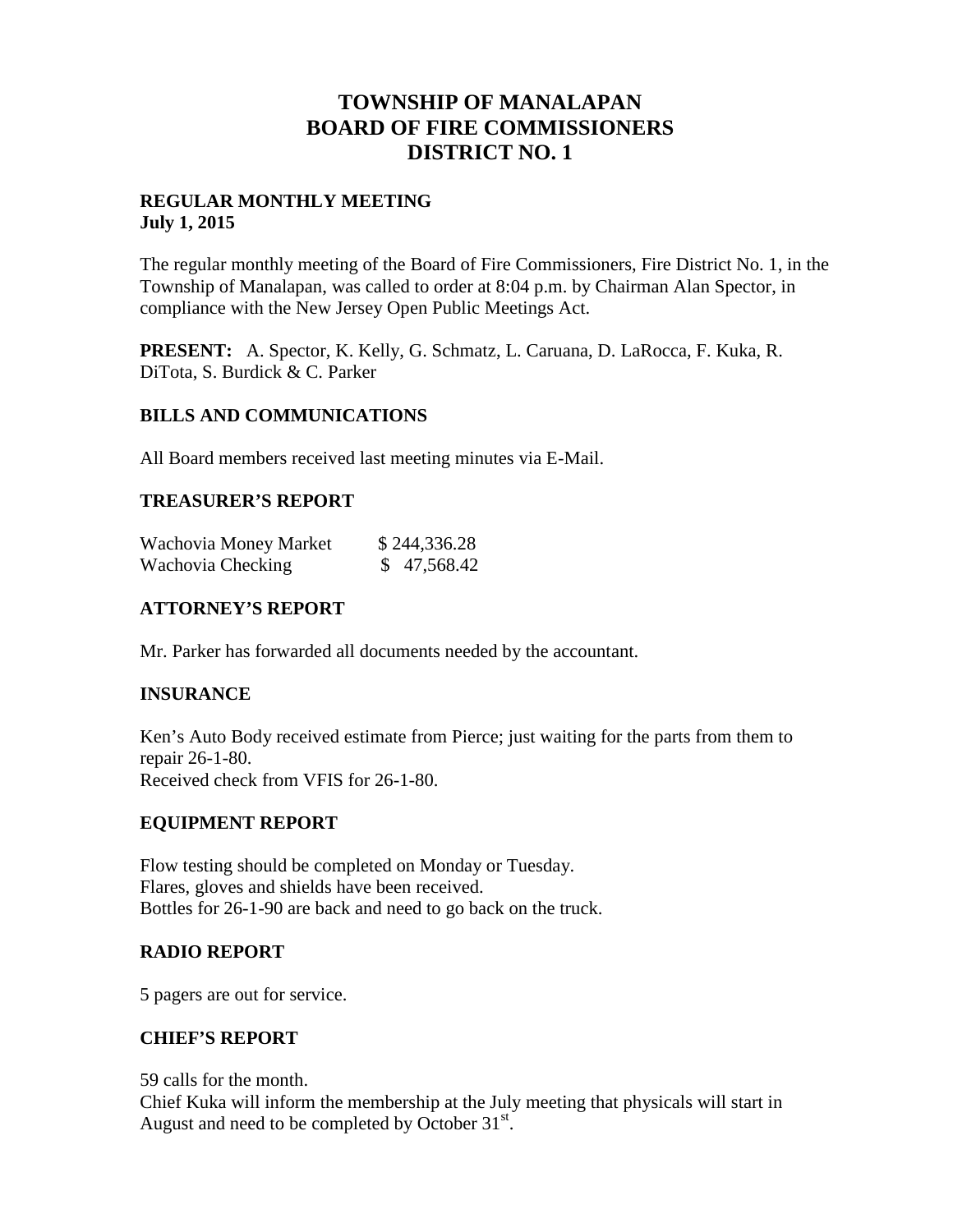# **TRUCK REPORT**

All the services were done; waiting for the reports to come back. 26-1-91 – rear to be replaced tomorrow. 26-1-80 – will go to body shop once they receive the parts from Pierce.

# **ASSOCIATION REPORT**

Work is continuing on back BBQ area. Fire & Ice needs to come out and check out A/C.

#### **TRUSTEES' REPORT**

No report.

## **OLD BUSINESS**

See attached.

#### **NEW BUSINESS**

Commissioner Kelly made a motion to pay all vouchers; this was seconded by Commissioner LaRocca. All voted aye.

Meeting opened to the public at 8:37 P.M.

A motion was made by Commissioner Spector to adjourn; it was seconded by Commissioner LaRocca and all voted aye.

Meeting adjourned at 8:40 P.M.

Respectfully submitted, Kenneth Kelly, Clerk